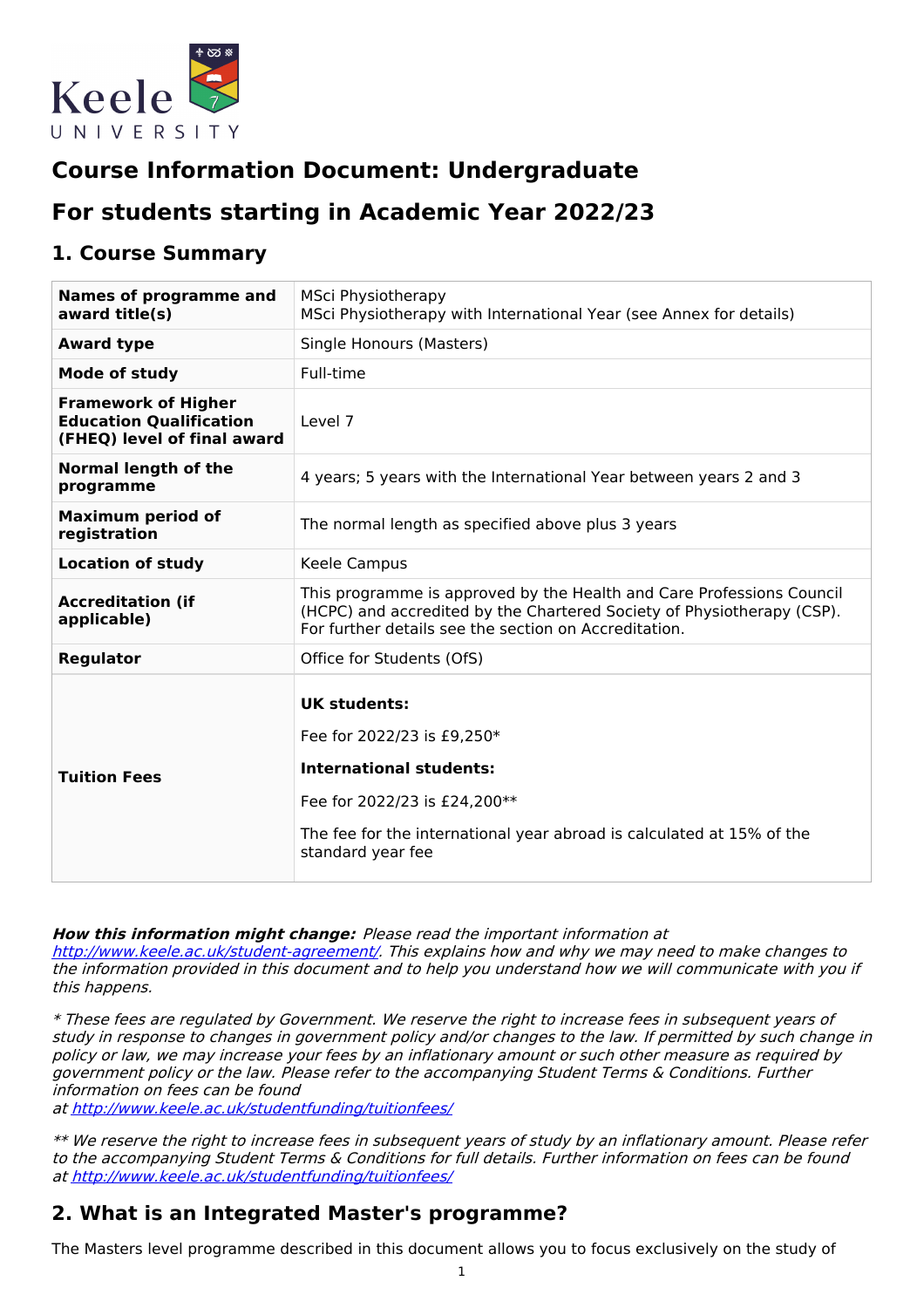Physiotherapy. Physiotherapy has been offered at Keele University since 1994. Integrated master's awards are delivered through a programme that combines study at a bachelor's degree with honours with study at master's level. As such, a student graduates with an integrated master's degree after a single four-year programme of study. The Integrated Masters programme described in this document allows graduates to gain enhanced skills and knowledge to masters level.

# **3. Overview of the Programme**

Physiotherapy emphasises the use of physical approaches in the promotion, maintenance and restoration of an individual's physical, psychological and social wellbeing, encompassing variations in health status. Physiotherapists work with individuals to maximise quality of life by restoring, maintaining and improving function and movement, by promoting physical approaches to optimising health, wellbeing and illness prevention. Physiotherapists deliver high quality services to meet patient and population needs in accessible, responsive, timely ways and work to help address health inequalities. The profession is founded on a strong, evolving evidence base, a broad scope of practice, clinical leadership and patient- centred professionalism. The Keele MSci Physiotherapy programme reflects the shifting emphasis away from increasing the quantity of care available towards enhancing the quality of care, moving away from a medical disease model towards a health model based on prevention of disease and personal responsibility. The programme is designed to ensure that its content is current, reflecting contemporary physiotherapy practice in the UK, and is sufficiently flexible to accommodate the changing demands of health and social care and the future requirements of the profession, both in the UK and globally. The programme is committed to the development and provision of high quality multi- and inter-professional learning.

As the programme progresses you will learn to appreciate the importance of your role in the education of patients, carers and colleagues and will be able to demonstrate sensitivity to the context of learning situations in a healthcare environment. You will develop responsibility for the ownership, planning and implementation of your own continuing professional development and your studies will equip you to function effectively in partnership and leadership roles. In the final year the programme offers the opportunity to explore specialist areas of practice and [where appropriate] to undertake and develop those skills in a practice environment. The School of Allied Health Professions utilises a range of high quality practice based settings in order to deliver the clinical component of the programme.

The MSci Physiotherapy programme at Keele will, in an environment of reflection and research awareness, enable you to develop into an autonomous professional, able to initiate and respond to change in a wide variety of settings. As a student you will embrace a vision of patient-centred care within contemporary health and social care environments. You will develop the attributes of a competent practitioner underpinned by knowledge enabling you to become, and remain, fit for purpose, delivering high quality, safe, integrated and effective care.

# **4. Aims of the programme**

The broad aims of the programme are to enable you to:

Develop the knowledge, skills, behaviours and values that underpin contemporary physiotherapy practice and develop competence in applying clinical skills to the practice of physiotherapy. You will develop clinical reasoning and decision-making skills to enable you to undertake best physiotherapy practice in partnership with service users and colleagues. The programme will enable you to develop the competencies required for autonomous practice in a diverse range of health and social care settings. This four year programme also offers you the opportunity to develop learning in some specialist areas of practise, these areas may be selfselected via negotiation with or guided directly by academic staff to support your professional profile. Hours spent in the practice experience environment will exceed the minimum 1000 hours required by the Chartered Society of Physiotherapy (CSP), this additional capacity is intended to consolidate and enhance your clinical skills.

The programme aims to promote research awareness and its application to physiotherapy practice and the wider health and social care context and to provide you with the skills to adapt and respond positively to change. In doing this, you will develop key transferable skills to prepare you for graduate employment.

Throughout the programme you will get the opportunity to enhance the development of your interpersonal skills along with effective team working and partnership skills. This approach promotes engagement in lifelong learning, which is a key feature of the development of an autonomous professional.

The programme promotes effective inter-professional working practices and facilitates the development of leadership and management skills.

Distinctive features of Physiotherapy programmes at Keele are:

Physiotherapy programmes at Keele have a history of excellence, having been consistently highly rated by their graduates as illustrated by strong performance in national league tables.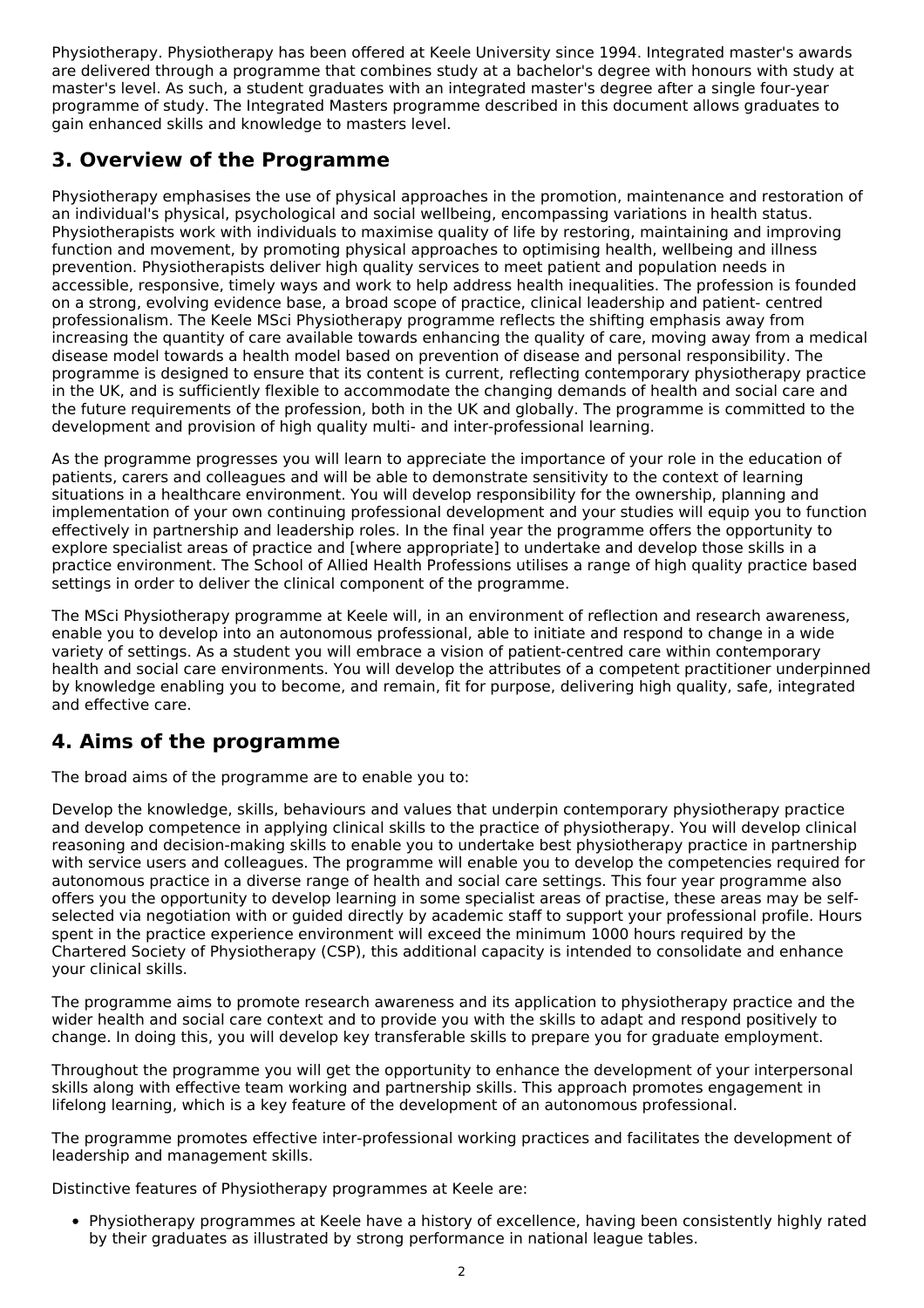- Physiotherapy education at Keele has a demonstrable track record of innovation in programme design, modules such as Health Behaviour Change, Learning and Teaching in Healthcare, Leadership and Management for Healthcare Professionals and Enhanced Practice modules continue that tradition. Innovation is evident in many aspects of the programme, for example, in terms of the inter relationship of modules, their currency of content, and varied approaches to delivery and assessment.
- A strong tradition of excellent staff student relationships and collaborative partnerships across a range  $\bullet$ of clinical bases.
- Teaching by a range of highly skilled, highly qualified and knowledgeable staff some of whom are nationally and internationally recognised as experts in their field.
- Practice experience undertaken in a variety of healthcare environments that is supported by accredited  $\bullet$ practice educators with extensive knowledge and experience in a range of clinical specialities.
- Inter-professional education is embedded within the programme allowing you to learn alongside other health and social care students. This approach is designed to contribute to professional understanding and respect as students of various professions learn with, from and about each other for the benefit of patient care.
- Student choice [subject to guidance and student profile] is a feature of the programme. The opportunity to make choices relating to enhanced practice modules in Year 4 enables you to consolidate and refine your knowledge and skills in key areas of practice.
- Support to develop analytical and reasoning skills that are transferable across the various aspects of physiotherapy practice and wider employment market. The opportunity to develop these skills is designed to support your capacity to practice effectively across your chosen career span.
- Opportunity for international placement experience [subject to satisfactory student performance and availability], such experiences are designed to support your personal and professional development.
- A comprehensive range of high quality student support mechanisms.

The programme is designed to provide education and training that is approved by the Health and Care Professions Council (HCPC) and the Chartered Society of Physiotherapy (CSP). Therefore allowing the title of 'Physiotherapy' to be awarded.

### **5. What you will learn**

The programme is designed to meet the Health and Care Professions Council's [HCPC] Standards of Education and Training (2017) therefore as a successful graduate of the programme, you will be equipped to meet the:

- HCPC Standards of Proficiency Physiotherapy (2013)
- HCPC Standards of Conduct, Performance and Ethics (2016).

The programme is also aligned with the Learning and Development Principles for CSP Accreditation of Qualifying Programmes in Physiotherapy (CSP 2010). As a student you will develop knowledge, understanding and skills that are both generic to healthcare and specific to physiotherapy. The CSP's 2011 (updated May 2020) Physiotherapy Framework (see Table 1) defines and describes the behaviours (and underpinning values), knowledge and skills required for contemporary physiotherapy practice. It identifies that physiotherapy practice is made up of four elements that become integrated in practice as identified in table 1.

[https://www.csp.org.uk/professional-clinical/cpd-education/professional-development/professional](https://www.csp.org.uk/professional-clinical/cpd-education/professional-development/professional-frameworks/physiotherapy)frameworks/physiotherapy

Table 1: Chartered Society of Physiotherapy Framework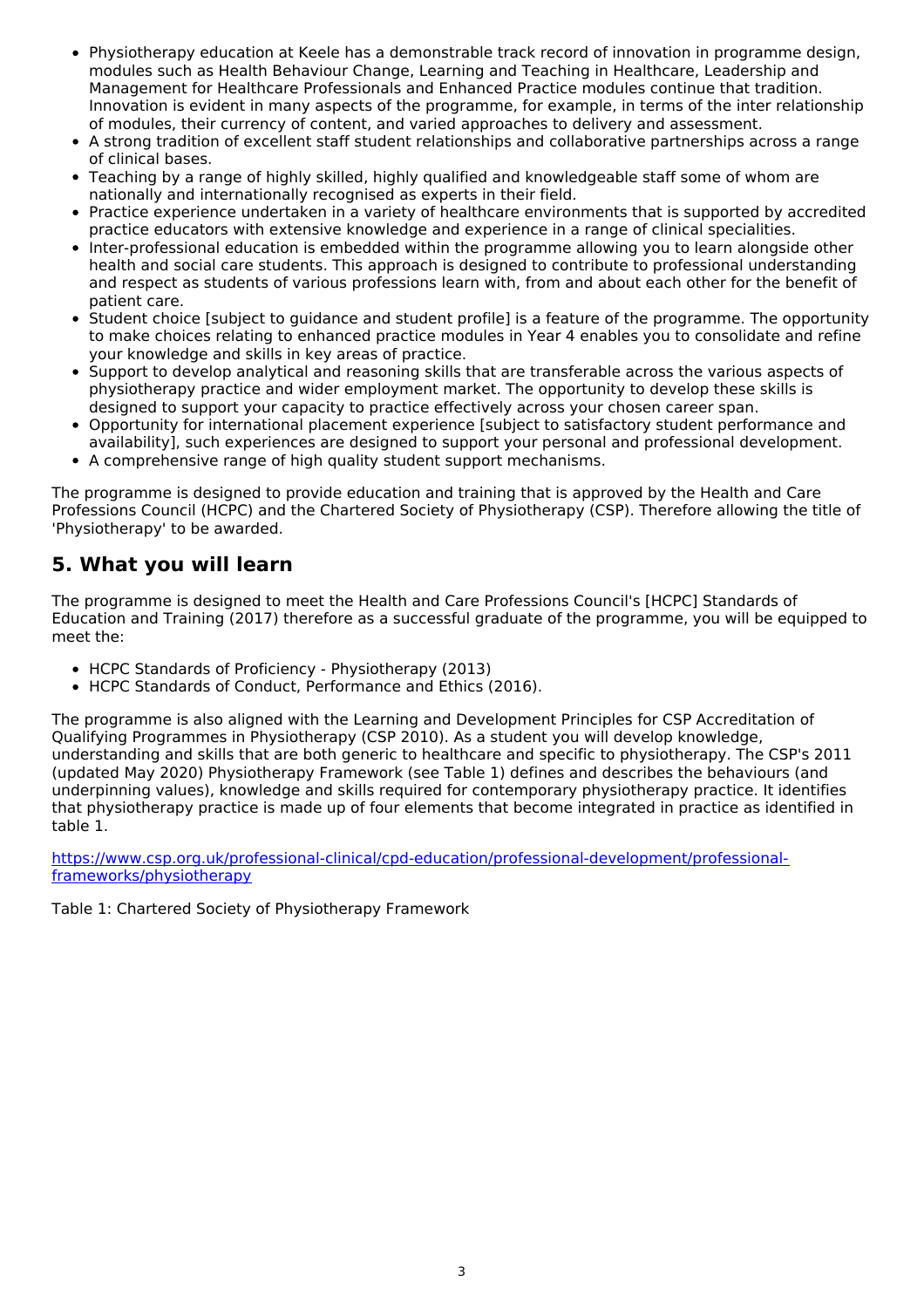| <b>Element</b>                                                     | <b>Framework Domain</b>                                                                                                                                                                           |
|--------------------------------------------------------------------|---------------------------------------------------------------------------------------------------------------------------------------------------------------------------------------------------|
| 1. Physiotherapy values                                            | Values                                                                                                                                                                                            |
| 2. Physiotherapy knowledge                                         | Knowledge & understanding of Physiotherapy political<br>awareness<br>Self-awareness                                                                                                               |
| 3. Physiotherapy practice skills                                   | Physiotherapy practice skills                                                                                                                                                                     |
| 4. Generic behaviours, knowledge &<br>skills:<br>• for interacting | Communicating<br>Helping others learn & develop<br>Managing self & others<br>Promoting integration & teamwork<br>Putting the person at the centre of practice<br>Respecting & promoting diversity |
| • for problem-solving & decision-making                            | Ensuring quality<br>Improving & developing services<br>Lifelong learning<br>Practice decision making<br>Researching & evaluating practice<br>Using evidence to lead practice                      |

These elements are taught, developed and assessed via individual modules and their inter relationships across the four years of the programme. Achievement of outcomes that support the development of these elements allows students to successfully meet the HCPC three key areas of physiotherapy proficiency:

- Professional autonomy and accountability
- Identification and assessment of health and social care needs
- Knowledge, understanding and skills

Annex A provides details of when and in which modules the four elements of physiotherapy practice are developed and assessed across the four year programme (available on request)

#### **Keele Graduate attributes**

Engagement with this programme will enable you to develop your intellectual, personal and professional capabilities. At Keele, we call these our ten Graduate Attributes and they include independent thinking, synthesizing information, creative problem solving, communicating clearly, and appreciating the social, environmental and global implications of your studies and activities. Our educational programme and learning environment is designed to help you to become a well-rounded graduate who is capable of making a positive and valued contribution in a complex and rapidly changing world, whichever spheres of life you engage in after your studies are completed.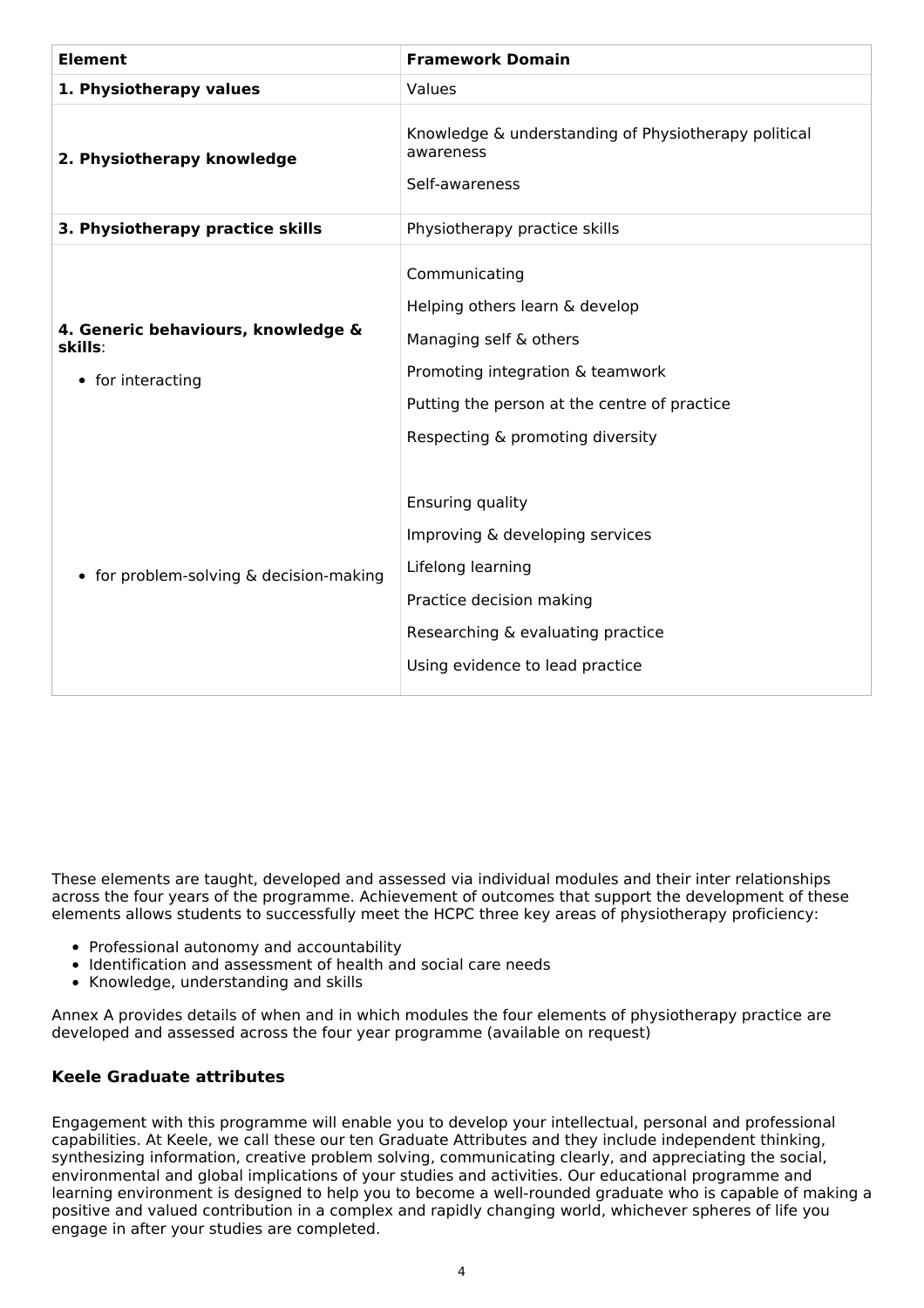# **6. How is the programme taught?**

The programme is structured around key elements of physiotherapy practice which are introduced, developed and enhanced via individual modules over the four year programme. Learning and teaching methods used on the programme vary according to the subject matter and level of the module. Teaching is undertaken in both the university and clinical environments. All teaching is designed to integrate university learning and learning undertaken in practice settings.

Physiotherapy practical skills are taught in small groups in the university, as are some other areas of the programme. The number of students within these groups is variable depending upon subject matter. In the practice setting students work with designated practice educators and are also supported by visiting tutors from the School. University based elements of the programme are taught using a variety of approaches including:

- **Lectures** where the lecturer provides students with a framework and context for further reading and independent study. Various lecture formats will be adopted including for example, **interactive lectures** designed to engage you in your learning, for example the use of Audience Response Systems and a range of other media. At other times **external speakers** may be invited. These individuals may be patients/ service users, clinicians, active researchers, academics in the field of physiotherapy and related health and social care practice, all offer invaluable perspectives designed to enhance your practice.
- **Practical work** allows you to observe the application of, or develop physiotherapy practical skills under the supervision of academic staff.
- **Learning in the practice environment** (practice experience) where you are able to develop your clinical and professional skills under the supervision of an allocated practice educator(s).
- **Small group workshops** when you will work together with other students to, for example, critically appraise research papers relating to some aspect of physiotherapy practice. Other approaches to the group workshop might involve working together over an extended period of time to develop a piece of work such as a poster which you may then subsequently present and defend.
- **Individual and group presentations** where you will research and present a topic with relevance to practice (for example specific approaches to communication or reasoning for particular approaches in physiotherapy research) to the whole group with time allowed for interactive questions and discussion.
- **Student and tutor-led tutorials** which encourage topics of interest and relevance to a module to be explored in depth within a small group; problem-solving scenarios and case studies may be used as a vehicle for such discussion.
- **Web-based learning** using the Keele Virtual Learning Environment (KLE): this medium is used by all modules and provides a platform for students to share online discussions and to access a wide range of learning resources. Online learning utilising online platforms will be a combination of synchronous and asynchronous learning. In addition, applications such as web-based audience feedback systems are used to support and monitor learning. Communication platforms such as Microsoft Teams may be used for synchronous learning activities such as online lectures, workshops and seminars to complement insitu sessions. Videos are also important adjuncts that are available to support your learning.
- **Independent study** will be required in each module; some study will be guided by tutors where necessary, but will also be self-directed depending upon the various demands of each module and its assessment. This type of learning may be facilitated by use of a range of resources such as work packages and access to specific web based programmes. Independent study also forms an important part of the development of the final year research project, which is supported by an allocated member of the academic staff.
- You will participate in **inter-professional learning** in groups made up of a range of other health and social care students, an approach that enables you to learn with, from and about your current peer group and the perspectives of future colleagues.

Apart from these formal activities, students are also provided with regular opportunities to talk through particular areas of difficulty, and any special learning needs they may have, with their Personal Tutors or module lecturers on a one-to-one basis.

These learning and teaching methods enable students to achieve the learning outcomes of the programme in a variety of ways. For example:

- Lectures and independent study enable you to broaden and deepen your existing professional knowledge and understanding of the core scientific principles and concepts of physiotherapy, and to transfer scientific knowledge from theory into practice.
- Practical work in both university and clinical environments supports you to develop, enhance and update the learning of new skills under the supervision of experts. It facilitates the development of safe and competent practice, and the integration of theoretical and practical knowledge and skills.
- Focussing on the management of common pathologies whilst demonstrating the transferability of these skills to the management of less common or multiple complex pathologies.
- Small group work, such as seminars, and workshops, provides opportunities for you to clarify and exchange ideas with both peers and staff, and to question and challenge professional concepts.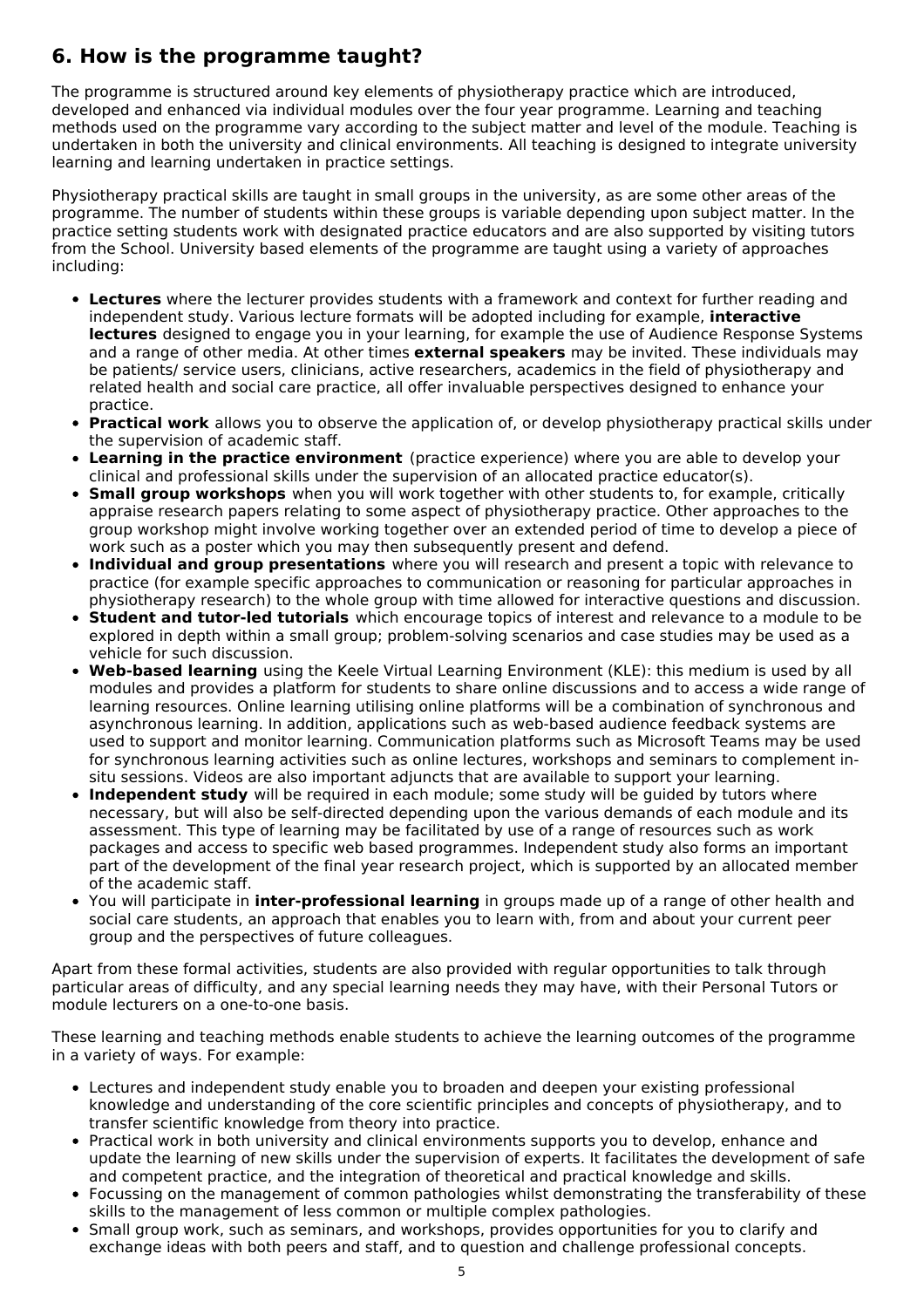- Guided independent study and tutorials will assist you to explore in depth, and evaluate, aspects of professional practice.
- Seminars, tutorials and web-based e-learning activities encourage reflection upon your learning and to take responsibility for its development, and to collaborate with others to share, explore, and evaluate ideas in greater depth.

# **7. Teaching Staff**

The permanent academic staff contributing to the programme are drawn from the University's School of Allied Health Professions along with contributions from specialist experts when appropriate. The school team includes: professors, senior lecturers, lecturers, teaching fellows and academic related staff currently giving a staff student ratio for the programme of 1:15. All current permanent academic staff are fellows of, or are working towards, Fellowship of the Higher Education Academy. All current permanent academic staff hold (or are working towards) academic qualifications to at least Master's degree level and several staff are working towards a doctoral qualification. All staff who are physiotherapists are HCPC registered and have had experience working in the NHS and other areas of healthcare. The academic staff group also currently includes Radiographers, an Exercise Physiologist and Prosthetics and Orthotics specialists. The staff group has extensive experience of teaching at undergraduate and postgraduate level and includes individuals with expertise in learning and teaching and research. The work of research active staff has been widely published and shared via conference presentations.

Several current staff are active members of clinical specialist interest groups for example, The Council for Allied Health Professional Research (CAHPR).

The practice component of the programme is delivered and assessed by a range of Practice Educators. These are suitably experienced practitioners working across a broad range of practice environments including 'role emerging placements'. All have undertaken the School's Practice Educators training course, for which they are offered regular updates.

The University will attempt to minimise changes to our core teaching teams, however, delivery of the programme depends on having a sufficient number of staff with the relevant expertise to ensure that the programme is taught to the appropriate academic standard.

Staff turnover, for example where key members of staff leave, fall ill or go on research leave, may result in changes to the programme's content [HCPC and CSP requirements will continue to be met]. The University will endeavour to ensure that any impact on students is limited if such changes occur.

### **8. What is the structure of the programme?**

The academic year runs from September to June and is divided into two semesters. The number of weeks of teaching will vary from course to course, but you can generally expect to attend scheduled teaching sessions between the end of September and mid-December, and from mid-January to the end of April.

Our degree courses are organised into modules. Each module is usually a self-contained unit of study and each is usually assessed separately with the award of credits on the basis of 1 credit  $= 10$  hours of student effort. An outline of the structure of the programme is provided in the tables below.

All modules within your programme are compulsory, that is, you are required to study them. Within some of these university based modules [Level 7 only] you may be able to make a choice of subject matter from a given selection. There may also be the opportunity to undertake one core practice education module in a setting of your choice- this opportunity is subject to ongoing satisfactory clinical performance and practice education base availability. A summary of the credit requirements per year is identified in Table 3, with a minimum of 120 subject credits required for each year.

The programme is studied full time over four years and teaching is delivered via individual modules. Each year is arranged into two units called semesters (Autumn and Spring) which vary in length. In each academic year time is spent in both the university and practice settings (see Table 2 for exact number of weeks normally spent in each setting).

### **Table 2: Distribution of Programme Weeks [excluding assessment periods]**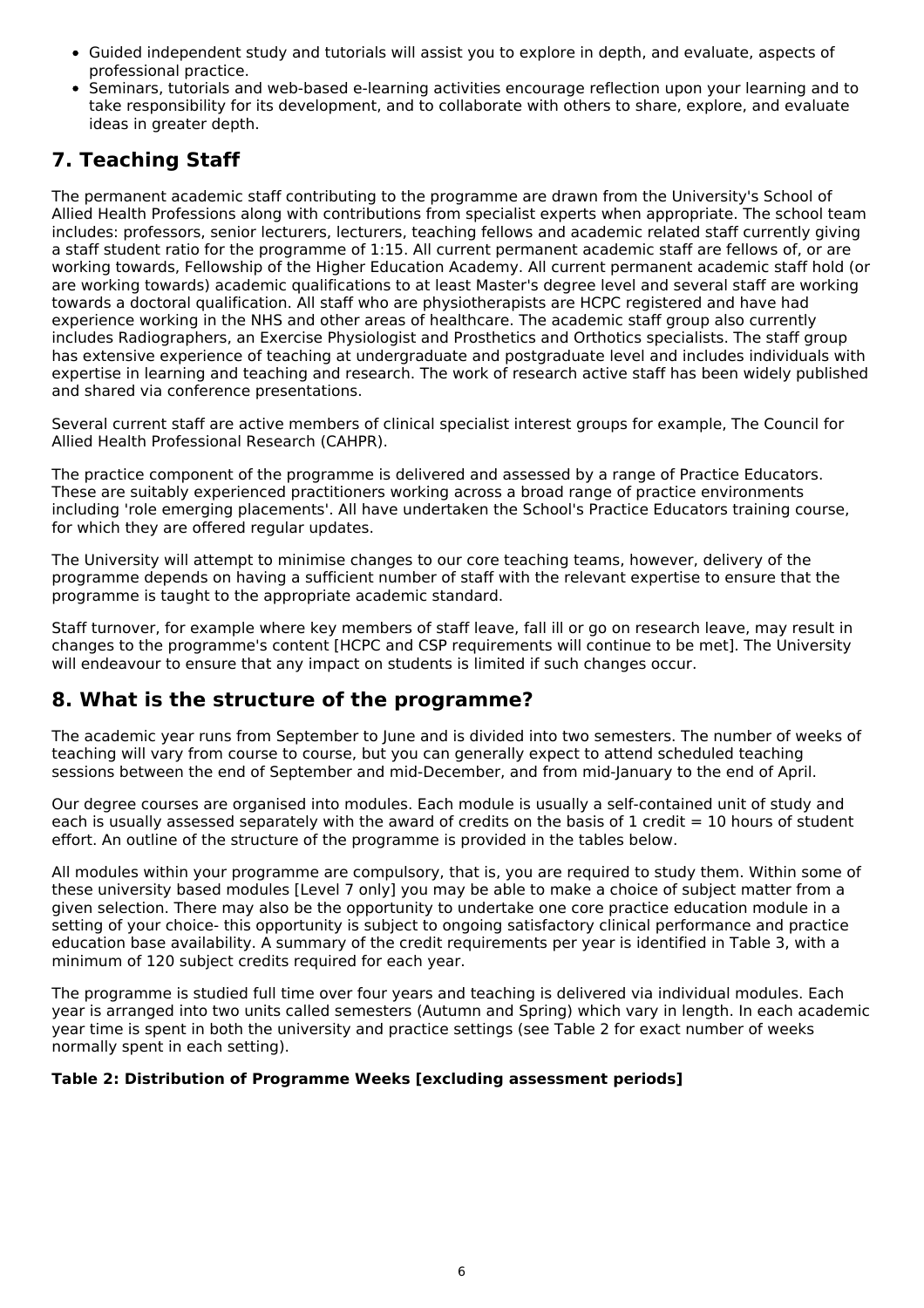| <b>Year of</b><br><b>Study</b> | <b>FHEO</b><br>level | in University | Number of weeks based   Number of weeks based in Practice<br><b>Experience settings</b> | Total number<br>of weeks |
|--------------------------------|----------------------|---------------|-----------------------------------------------------------------------------------------|--------------------------|
|                                | 4                    | 24.5          | 3.5                                                                                     | 28                       |
|                                | 5                    | 18            | 9                                                                                       | 27                       |
|                                | 6                    | 19            | 9                                                                                       | 28                       |
|                                |                      | 18            | 13                                                                                      | 31                       |

The course is structured around key aspects of physiotherapy practice including:

- A fundamental understanding of biomedical and human sciences
- Knowledge and application of physical assessment skills and clinical reasoning
- A repertoire of safe and effective prevention and treatment skills to address commonly occurring problems of movement dysfunction and wellbeing, to meet the needs of people of all ages
- Evidence based evaluation and discharge/modification skills
- **Effective communication and interpersonal skills.**
- Leadership and management skills

These are introduced, developed and enhanced via individual modules (worth credits ranging from 0-30, see Table 3) over the 4 year programme; each year carries 120 credits. The curriculum also facilitates the progression from novice to advanced beginner to competent practitioner (Benner, 2001; Benner, 2009).

For further information on the content of modules currently offered, including the list of elective modules, please visit: [https://www.keele.ac.uk/recordsandexams/modulecatalogue/](http://https//www.keele.ac.uk/recordsandexams/modulecatalogue/)

| Year<br><b>Compulsory</b> |     | <b>Optional</b> |     | <b>Electives</b> |     |
|---------------------------|-----|-----------------|-----|------------------|-----|
|                           |     | Min             | Max | Min              | Max |
| Level 4                   | 120 | 0               | 0   | 0                | 0   |
| Level 5                   | 120 | 0               | 0   | 0                | 0   |
| Level 6                   | 120 | 0               | 0   | 0                | 0   |
| Level 7                   | 90  | 30              | 30  | 0                | 0   |

### **Module Lists**

**Level 4**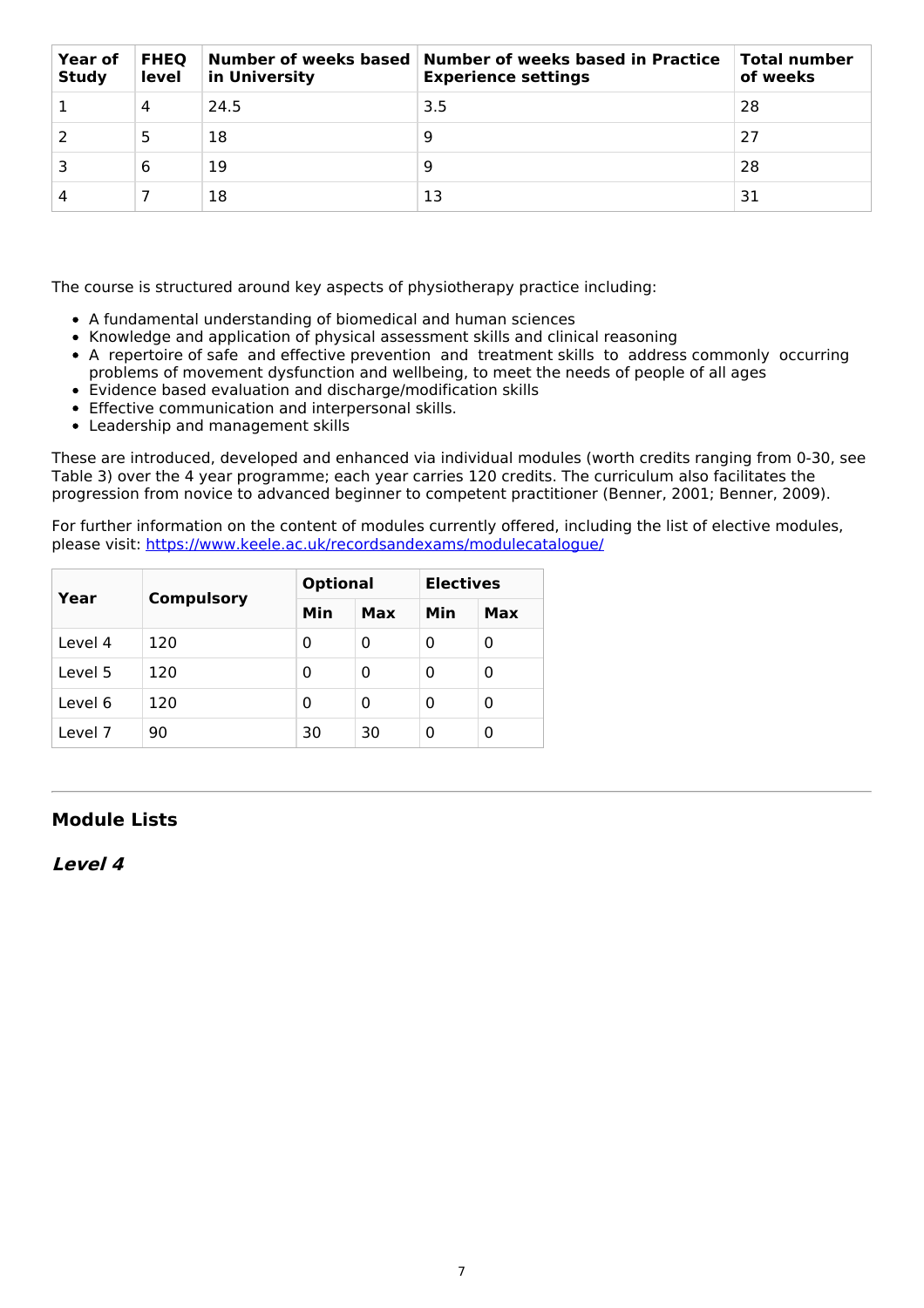| <b>Compulsory modules</b>                                                                                     | <b>Module Code</b> | <b>Credits</b> | <b>Period</b> |
|---------------------------------------------------------------------------------------------------------------|--------------------|----------------|---------------|
| Applied Anatomy, Physiology and<br>Movement Science (MSci/BScRES)                                             | PTY-10058          | 15             | Semester 1    |
| Health and Wellbeing (MSci/BScRES)                                                                            | PTY-10062          | 15             | Semester 1    |
| Anatomy, Physiology and Movement<br>Science - Musculoskeletal (MSK) (MSci)                                    | PTY-10063          | 15             | Semester 1    |
| Anatomy, Physiology and Movement<br>Science - Neurological, Cardiovascular<br>and Respiratory (N, CVR) (MSci) | PTY-10064          | 15             | Semester 1    |
| Principles of Rehabilitation (MSci/BScRES)                                                                    | PTY-10056          | 15             | Semester 2    |
| Fundamentals of Physiotherapy Practice<br>(MSci)                                                              | PTY-10057          | 15             | Semester 2    |
| Professionalism and Effective<br>Communication (MSci/BScRES)                                                  | PTY-10059          | 15             | Semester 2    |
| Practice Experience 1 (MSci)                                                                                  | PTY-10060          | $\mathbf 0$    | Semester 2    |
| Principles of Assessment & Measurement<br>(MSci/BScRES)                                                       | PTY-10061          | 15             | Semester 2    |

### **Level 5**

| <b>Compulsory modules</b>                                    | <b>Module Code</b> | <b>Credits</b> | <b>Period</b> |
|--------------------------------------------------------------|--------------------|----------------|---------------|
| Practice Experience 2a                                       | PTY-20048          | 15             | Semester 1    |
| Physiotherapy Practice: Neurology (MSci)                     | PTY-20052          | 15             | Semester 1    |
| Physiotherapy Practice: Cardiovascular<br>Respiratory (MSci) | PTY-20053          | 15             | Semester 1    |
| Physiotherapy Practice: Musculoskeletal<br>(MSci)            | PTY-20054          | 15             | Semester 1    |
| Practice Experience 2b                                       | PTY-20049          | 15             | Semester 2    |
| Evidence Based Health and Rehabilitation<br>(MSci/BScRES)    | PTY-20050          | 15             | Semester 2    |
| Implementing Evidence into Practice                          | PTY-20051          | 15             | Semester 2    |
| Practice in Specific Populations (MSci)                      | PTY-20055          | 15             | Semester 2    |

**Level 6**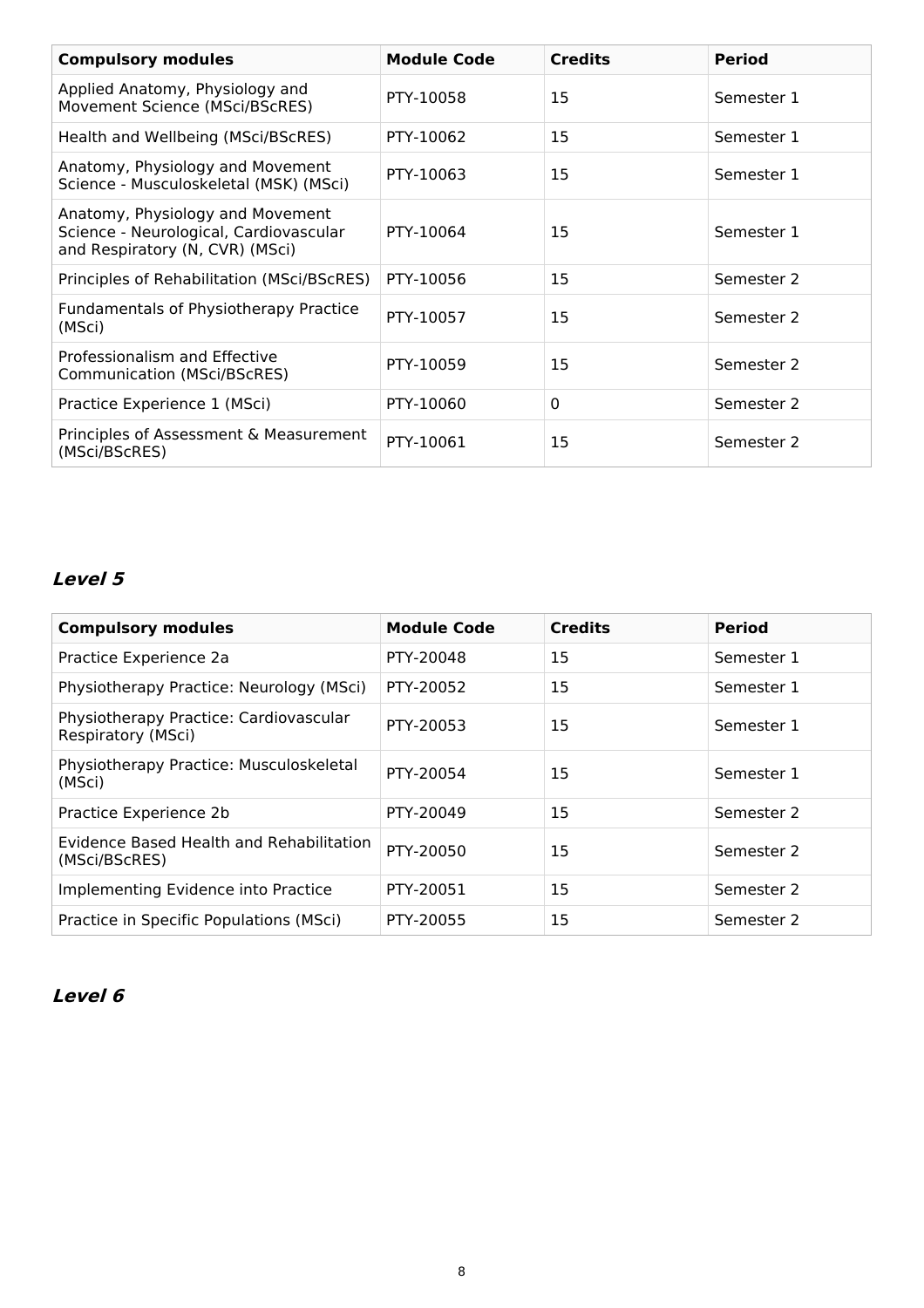| <b>Compulsory modules</b>                                          | <b>Module Code</b> | <b>Credits</b> | <b>Period</b> |
|--------------------------------------------------------------------|--------------------|----------------|---------------|
| Practice Experience 3a                                             | PTY-30055          | 15             | Semester 1    |
| Learning and Teaching in Healthcare                                | PTY-30057          | 15             | Semester 1    |
| <b>Evaluating Healthcare Services</b>                              | PTY-30058          | 15             | Semester 1    |
| Caseload Management of Frailty, Trauma<br>and Long Term Conditions | PTY-30061          | 15             | Semester 1    |
| Practice Experience 3b                                             | PTY-30056          | 15             | Semester 2    |
| <b>Planning Research</b>                                           | PTY-30059          | 15             | Semester 2    |
| Physiotherapy Management of the<br><b>Complex Patient (MSci)</b>   | PTY-30060          | 15             | Semester 2    |
| Health Behaviour Change (MSci)                                     | PTY-30062          | 15             | Semester 2    |

### **Level 7**

| <b>Compulsory modules</b>                                        | <b>Module Code</b> | <b>Credits</b> | <b>Period</b> |
|------------------------------------------------------------------|--------------------|----------------|---------------|
| Practice Experience 4a                                           | PTY-40058          | 10             | Semester 1    |
| Leadership and Management for<br><b>Healthcare Professionals</b> | PTY-40064          | 15             | Semester 1    |
| Research Skills and Funding                                      | PTY-40065          | 15             | Semester 1    |
| Research Project (Level 7)                                       | PTY-40066          | 30             | Semester 1-2  |
| Practice Experience 4b                                           | PTY-40059          | 10             | Semester 2    |
| Practice Experience 4c                                           | PTY-40060          | 10             | Semester 2    |

| <b>Optional modules</b>                                  | <b>Module Code</b> | <b>Credits</b> | <b>Period</b> |
|----------------------------------------------------------|--------------------|----------------|---------------|
| Enhanced Practice: Musculoskeletal<br>Rehabilitation     | PTY-40061          | 15             | Semester 1-2  |
| Enhanced Practice: Cardiovascular and<br>Respiratory     | PTY-40062          | 15             | Semester 1-2  |
| <b>Enhanced Practice: Neurological</b><br>Rehabilitation | PTY-40063          | 15             | Semester 1-2  |

# **9. Final and intermediate awards**

The programme is designed to educate physiotherapy practitioners. Consequently, the expectation is that you will complete the full programme of study obtaining 480 credits and so be awarded the MSci Physiotherapy. As a student you usually accumulate 120 credits per academic year. If you leave the programme before completing 480 credits you may be eligible for an alternative award. Physiotherapists must complete an approved programme of study in order to be eligible to apply for professional registration and so use the title 'physiotherapist' as Chartered Physiotherapist is a protected title. Successful completion of the MSci programme offers eligibility to apply for HCPC registration, successful HCPC application then offers entitlement to practise in the UK as a Physiotherapist. Should you not achieve the award of MSci Physiotherapy you **will not** be eligible for registration with the HCPC and so will not be able to practise as a Physiotherapist. You may be eligible for an interim award, but should be aware that any such award will not contain the term 'physiotherapy'.

### **Table 4: Credits required for each level of academic award**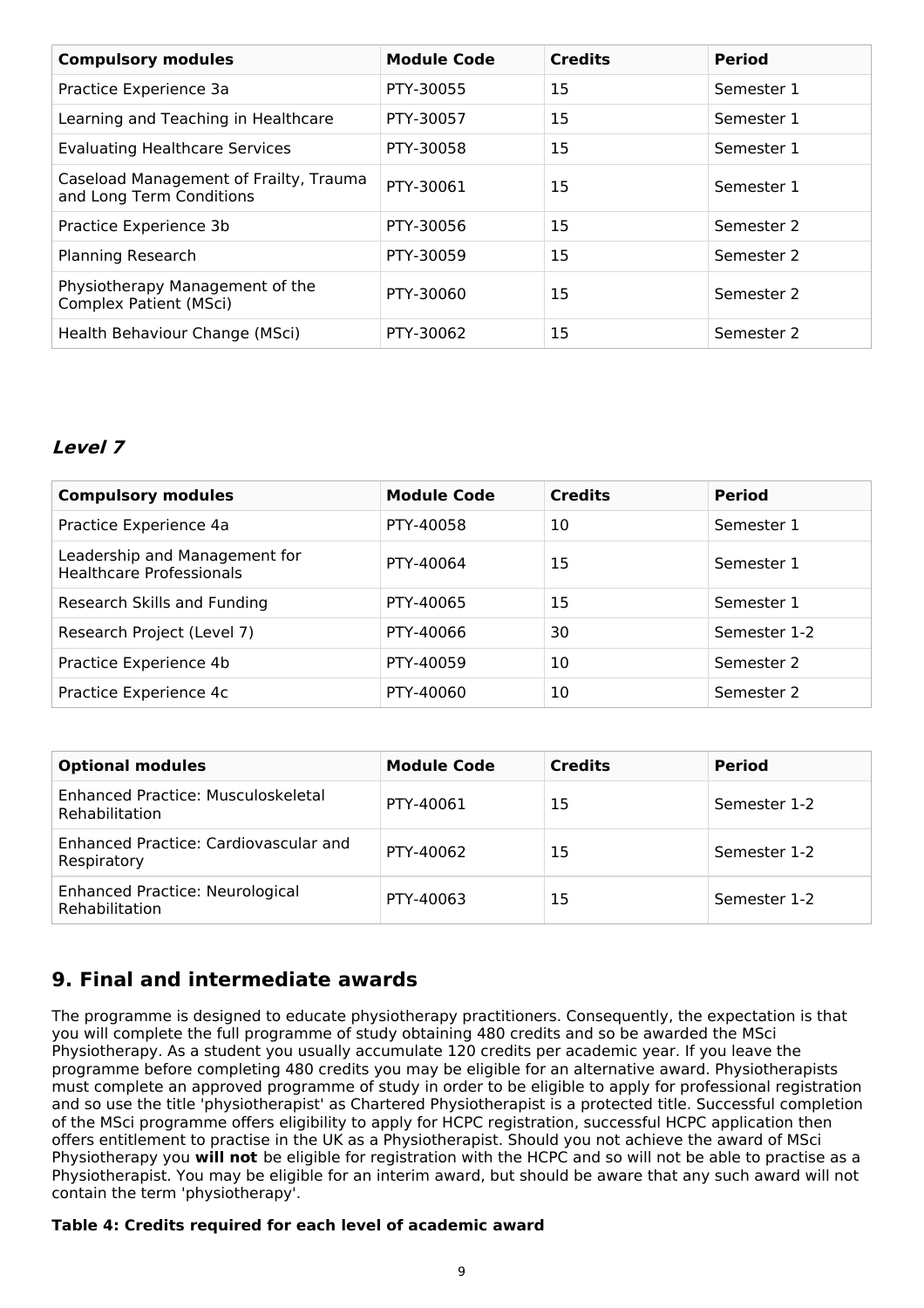| <b>MSci Physiotherapy</b>                                                                         | 480<br>credits | You will require at least 120 credits at levels 4, 5, 6 and 7<br>Graduates are eligible to apply for registration with the HCPC and on<br>successful registration are entitled to practice physiotherapy in the UK and<br>apply for membership of the CSP. Students will accrue a minimum of 1000<br>clinical hours required to join the HCPC register.                                                                                                                                                                                                                                                                                                                                                                                                                                                                                                                                                                                        |
|---------------------------------------------------------------------------------------------------|----------------|------------------------------------------------------------------------------------------------------------------------------------------------------------------------------------------------------------------------------------------------------------------------------------------------------------------------------------------------------------------------------------------------------------------------------------------------------------------------------------------------------------------------------------------------------------------------------------------------------------------------------------------------------------------------------------------------------------------------------------------------------------------------------------------------------------------------------------------------------------------------------------------------------------------------------------------------|
| <b>MSci Physiotherapy</b><br>with International<br>Year                                           | 480<br>credits | You will require at least 120 credits at levels 4, 5, 6 and 7.<br>In addition you must pass a module covering the international year in order<br>to graduate with a named degree in Physiotherapy with International Year.<br>If you do not complete, or fail the international year, you will be transferred<br>to the four year Physiotherapy programme.<br>Graduates are eligible to apply for registration with the HCPC and on<br>successful registration are entitled to practice physiotherapy in the UK and<br>apply for membership of the CSP. Students will accrue a minimum of 1000<br>clinical hours required to join the HCPC register.<br>Graduates are eligible to apply for registration with the HCPC and on<br>successful registration are entitled to practice physiotherapy in the UK and<br>apply for membership of the CSP. Students will accrue a minimum of 1000<br>clinical hours required to join the HCPC register. |
| <b>BSc [Hons] Health</b><br>and Rehabilitation                                                    | 360<br>credits | You will require at least 120 credits at levels 4, 5 and 6<br>Providing 360 credits have been achieved, the title of the award will be BSc<br>(Hons) Health and Rehabilitation.<br>N.B. The title of any such award will not include the title physiotherapy or<br>physical therapy. This award does not confer eligibility to apply for<br>registration with the HCPC and recipients are not entitled to practice<br>physiotherapy.                                                                                                                                                                                                                                                                                                                                                                                                                                                                                                           |
| <b>Diploma of Higher</b><br><b>Education in Health</b><br>and Rehabilitation                      | 240<br>credits | You will require at least 120 credits at level 4 or higher and at least 120<br>credits at level 5 or higher<br>N.B. The title of any such award will not include the title physiotherapy or<br>physical therapy. This award does not confer eligibility to apply for<br>registration with the HCPC and recipients are not entitled to practice<br>physiotherapy.                                                                                                                                                                                                                                                                                                                                                                                                                                                                                                                                                                               |
| <b>Certificate of</b><br><b>Higher Education in</b><br><b>Health and</b><br><b>Rehabilitation</b> | 120<br>credits | You will require at least 120 credits at level 4 or higher<br>N.B. The title of any such award will not include the title physiotherapy or<br>physical therapy. This award does not confer eligibility to apply for<br>registration with the HCPC and recipients are not entitled to practice<br>physiotherapy.                                                                                                                                                                                                                                                                                                                                                                                                                                                                                                                                                                                                                                |

**International Year option:** in addition to the above students must pass a module covering the international year in order to graduate with a named degree including the 'international year' wording. Students who do not complete, or fail the international year, will be transferred to the four-year version of the programme.

# **10. How is the Programme Assessed?**

The wide variety of assessment methods used on this programme at Keele reflects the broad range of knowledge and skills that are developed as you progress through the degree programme. Teaching staff pay particular attention to specifying clear assessment criteria and providing timely, regular and constructive summative[1] as well as formative[2], individual, as well as group feedback that helps to clarify things you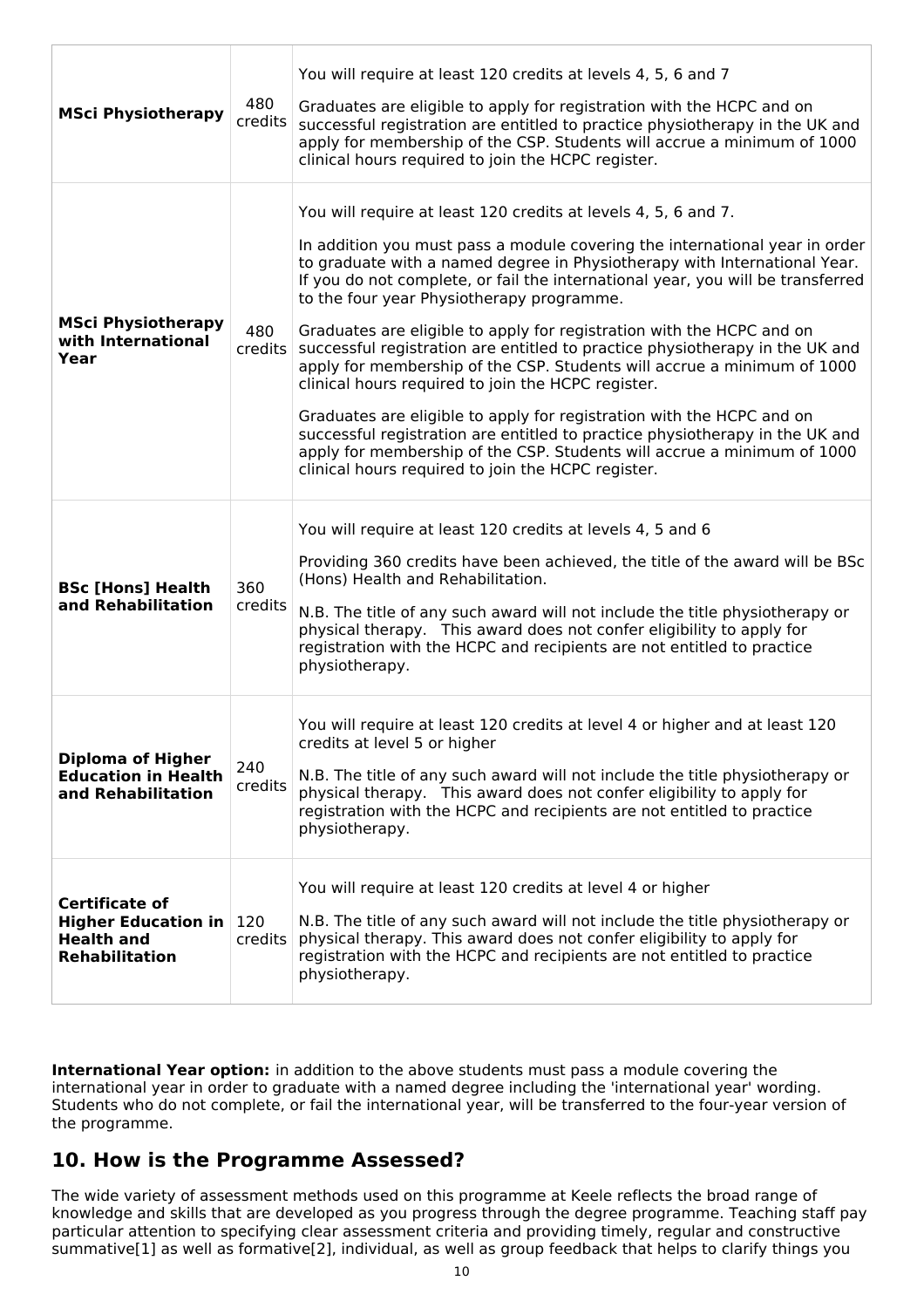did not understand and helps you to improve your performance. The following list is representative of the variety of assessment methods used on your programme:

- **Online Communication platforms** such as Microsoft Teams may be used for assessments such as oral examinations or presentations
- **Written work/ assignments** test the quality and application of subject knowledge. In addition they allow you to demonstrate your ability to carry out basic literature searches, communicate your ideas effectively in writing and support your arguments with appropriate referencing. Written pieces vary in their length depending upon the module
- **Written Examinations** are undertaken in a range of formats and include online multiple choice examinations, web based peer assessment, essay and short answer questions. This type of assessment is designed to test your knowledge and (as appropriate), your ability to apply that knowledge appropriately to professional practice.
- **Reflective assignments** enable you to develop your skills of reflective learning and practice and support portfolio development. These are fundamental skills used by all healthcare professionals as part of their continuing professional development
- **Oral presentations**/ oral examinations assess your subject knowledge and understanding. They may also be used to test your ability to work effectively as a member of a team, to communicate what you know orally and visually, and to reflect on these processes as part of your own personal development
- **Practical Examinations/ Interactive Practical Assessment [IPA] examinations** occur in modules that involve the teaching and learning of practical clinical skills These examinations enable you to demonstrate the safe and effective application of practical clinical skills, to justify your clinical choices and offer reasoned alternatives
- **Research project** is a student led piece of independent research. Nominated supervisors support you throughout the process, which includes gaining ethical approval from the Student Project Ethics Committee (SPEC) within the School of Allied Health Professions or other appropriate ethics committee. This assessment is designed to develop your capacity as an independent learner and ability to engage in the research process. It also develops IT skills in use of various software for presentation and data analysis (e.g. Word, Excel, SPSS)
- **Practice assessment** is undertaken during practice experience modules and enables you to demonstrate the safe and effective application of professional practice

Marks are awarded for summative assessments designed to assess your achievement of learning outcomes. You will also be assessed formatively to enable you to monitor your own progress and to assist staff in identifying and addressing any specific learning needs. Feedback, including guidance on how you can improve the quality of your work, is also provided on all summative assessments within three working weeks of submission, unless there are compelling circumstances that make this impossible, and more informally in the course of tutorial and seminar discussions.

[1] Summative assessment - the assessment of student performance against <sup>a</sup> standard where <sup>a</sup> final mark is awarded.

[2] Formative assessment - informal assessment processes designed to provide feedback to students to improve their learning.

### **11. Contact Time and Expected Workload**

This contact time measure is intended to provide you with an indication of the type of activity you are likely to undertake during this programme. The data is compiled based on module choices and learning patterns of students on similar programmes in previous years. Every effort is made to ensure this data is a realistic representation of what you are likely to experience, but changes to programmes, teaching methods and assessment methods mean this data is representative and not specific.

Undergraduate courses at Keele contain an element of module choice; therefore, individual students will experience a different mix of contact time and assessment types dependent upon their own individual choice of modules. For the MSci physiotherapy programme this module choice is limited to the fourth year enhanced practice modules. The figures below are an example of activities that a student may expect on your chosen course by year stage of study. Contact time includes scheduled activities such as: lecture, seminar, tutorial, project supervision, demonstration, practical classes and labs, supervised time in labs/workshop, fieldwork and external visits. The figures are based on 1,200 hours of student effort each year for full-time students.

### **Activity**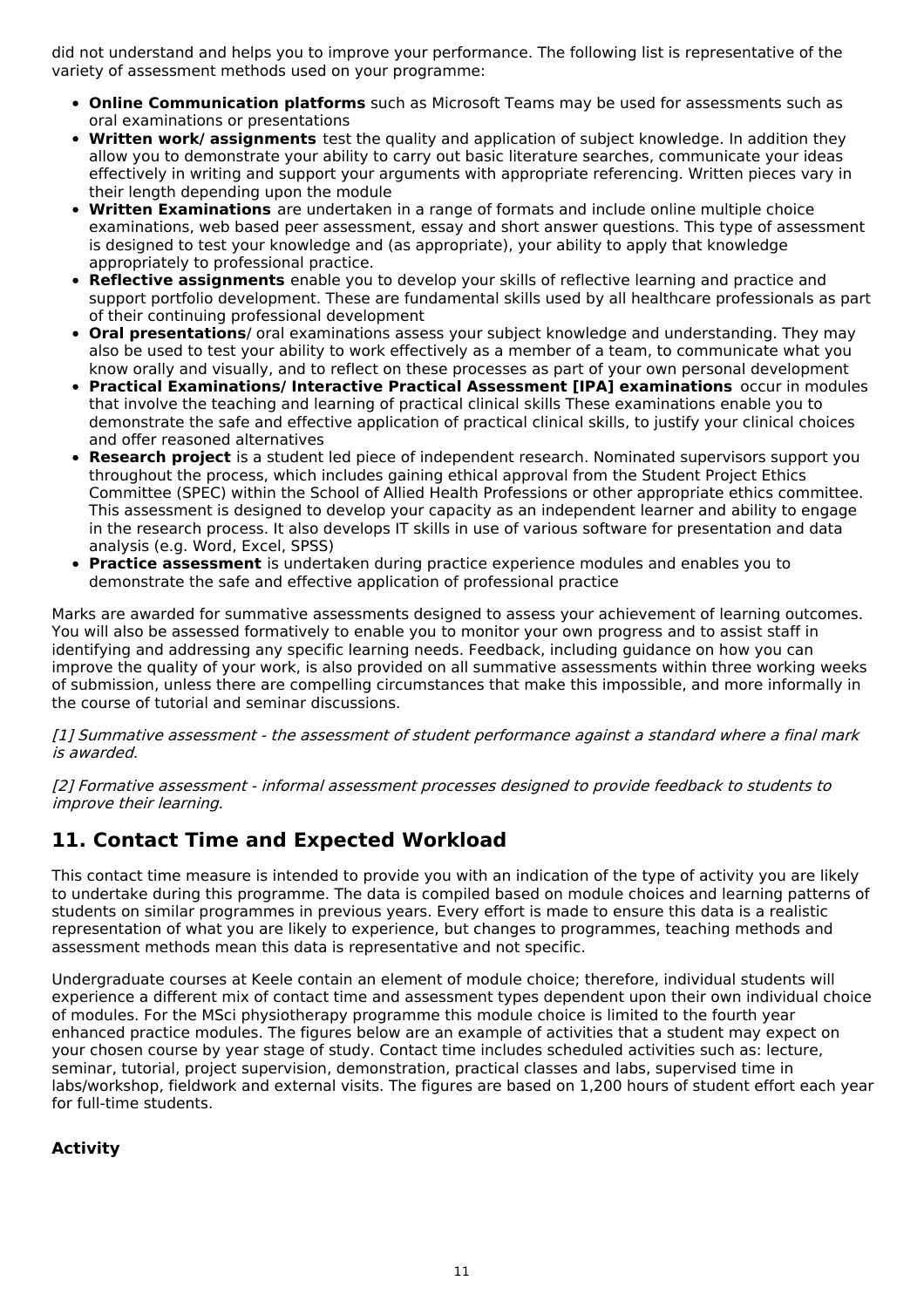|                     | <b>Scheduled learning and teaching</b><br>activities | <b>Guided independent</b><br><b>Study</b> | <b>Placements</b> |
|---------------------|------------------------------------------------------|-------------------------------------------|-------------------|
| Year 1 (Level<br>4) | 34%                                                  | 66%                                       | $0\%$             |
| Year 2 (Level<br>5) | 30%                                                  | 43%                                       | 27%               |
| Year 3 (Level<br>6) | 24%                                                  | 50%                                       | 26%               |
| Year 4 (Level<br>7) | 15%                                                  | 51%                                       | 34%               |

### **12. Accreditation**

This programme is approved by the Health and Care Professions Council (HCPC) and accredited by the Chartered Society of Physiotherapy.

Please note the following:

Graduates of the programme are eligible to apply for registration with the Health and Care Professions Council (HCPC). In order to use the title 'physiotherapist' a practitioner must be registered with the HCPC. HCPC registration is a prerequisite for employment as a physiotherapist in the UK NHS. The programme meets the requirements of the HCPC standards of Education and Training (2014) and the Chartered Society of Physiotherapy (CSP) Learning and Development Principles for CSP Accreditation of Qualifying Programmes in Physiotherapy (2010).

**Module Selection:** All modules are currently compulsory.

**Regulations:** Your programme has professional accreditation and there are course specific regulations, which you have to agree to abide by.

# **13. University Regulations**

The University Regulations form the framework for learning, teaching and assessment and other aspects of the student experience. Further information about the University Regulations can be found at: <http://www.keele.ac.uk/student-agreement/>

If this programme has any exemptions, variations or additions to the University Regulations these will be detailed in an Annex at the end of this document titled 'Programme-specific regulations'.

# **14. Other Learning Opportunities**

### **Study abroad (International Year)**

A summary of the International Year, which is a potential option for you after completion of year 2 (Level 5), is provided at in the Annex.

**Other opportunities:** You may have the opportunity to present your final year project work via poster or presentation at conferences. A contribution from the School towards the costs incurred in these ventures may be available and will be considered on an individual basis. Such opportunities occur outside the normal timetabled programme; thus will require a commitment of time on your part.

### **15. Additional Costs**

During the programme there will be some additional mandatory costs:-

- Student membership of the Chartered Society of Physiotherapy at the time of writing [academic year 2021-22] costs £168 for four years (£42 per year) and is paid by cheque/cash at the start of the first year
- In the first year, all students borrow half skeletons in pairs to help their learning of anatomy. There is a charge of £35 per person paid online at the start of the first semester.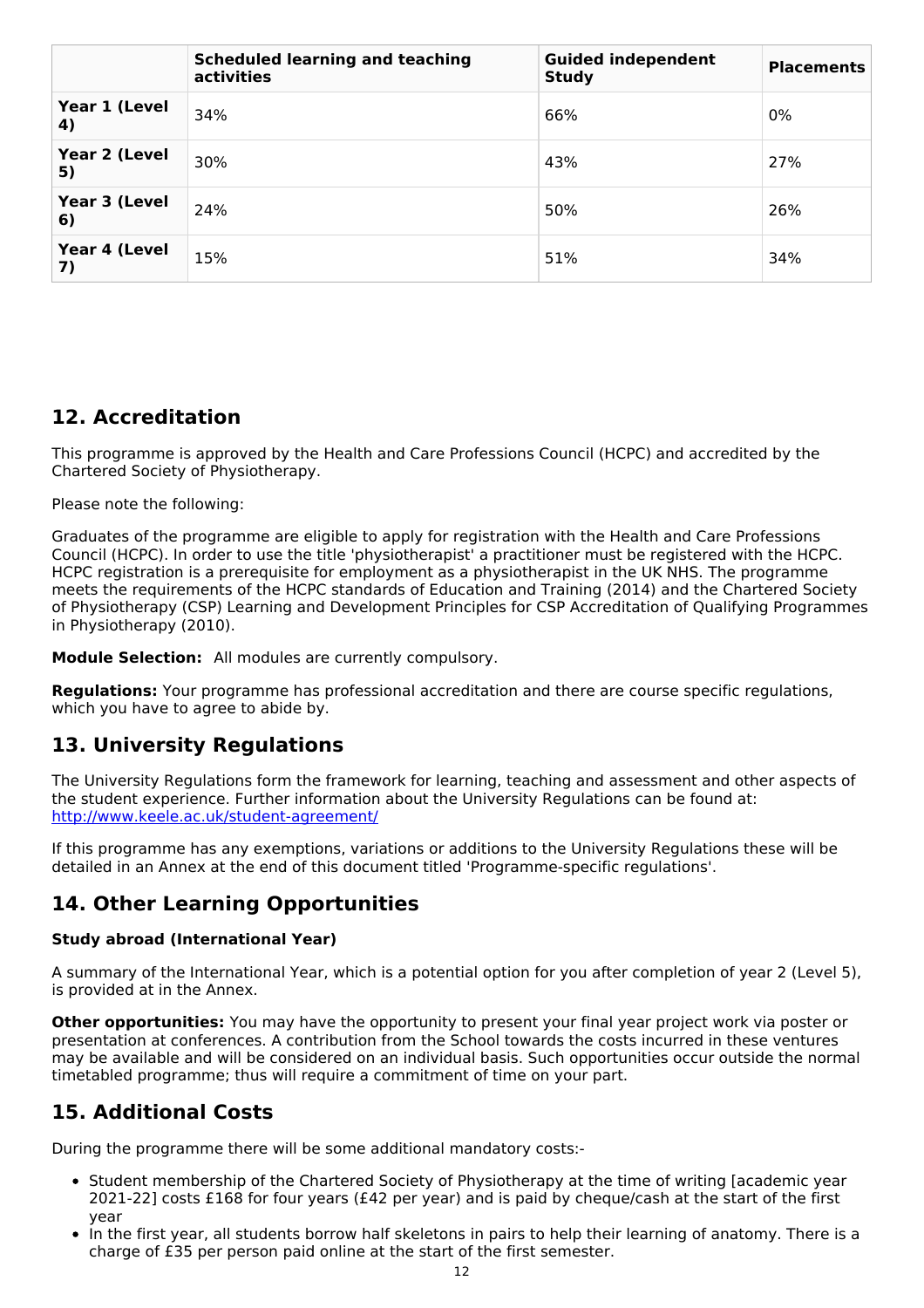- Subscription to the Disclosure and Barring update service is a requirement. At the time of writing [academic year 2021-22] the initial DBS application cost is £40 and costs £13 per subsequent year which you pay online at the start of each academic year.
- Various vaccinations must be completed before you undertake your first Practice Experience module These are required to protect you, your family and your patients from infections and/ or diseases that you may be exposed to whilst working as a student health professional. Obtaining these vaccinations and evidence of their completion is your responsibility and may be completed with your GP who will charge for these services. You are advised to check as the cost and feasibility of receiving these vaccinations at your GP practice. If you are unable to obtain vaccinations via your GP we will be able to arrange for you to receive them at the University but you should be aware that you will be responsible for the cost incurred. Occupational Health screening costs will be met by the School.
- You will be required to purchase your own approved uniform to be worn for your Practice Experience modules [and for some examinations]. It is the students responsiblity to order and purchase all their own uniform. The school will inform students where they are able to obtain appropriate uniform at a competitive cost.
- You will be required to purchase your own stethoscope to help support your studies at the start of the programme in the first year.

You will usually undertake a minimum of 1,000 hours of practice experience before graduating. Typical hours will be around 37 hours per week on practice experience modules. During the first year approximately three and a half weeks are spent in the practice environment with approximately nine weeks in each of the second and third years and thirteen weeks in year four of the programme. Practice experience opportunities are allocated based on availability and your clinical experience profile. You may be required to travel distances to complete their practice experience and may prefer, therefore, to source accommodation for that time.

Variable costs associated with Practice Experience:-

- There are some associated costs with attending practice experience modules related to both travel expenses and accommodation. At the time of writing [academic year 2021-22] these costs are met by the NHS. We are awaiting communication from the Department of Health in regards to future funding arrangements which we are advised are likely to be reviewed on an annual basis.
- Many students continue to fund their own university/ private accommodation whilst accessing additional accommodation for less local practice experience settings.
- Claim forms for travel costs must be submitted within six months from last day of the placement to be eligible for reimbursement.

Should you choose to undertake an elective placement abroad or beyond the usual geographical placement area for the programme, this may incur additional travel, health and liability insurance costs which must be paid for by you.

These costs have been forecast by the University as accurately as possible but may be subject to change as a result of factors outside of our control (for example, increase in costs for external services). Forecast costs are reviewed on an annual basis to ensure they remain representative. Where additional costs are in direct control of the University we will ensure increases do not exceed 5%.

As to be expected there will be additional costs for inter-library loans and potential overdue library fines, print and graduation. We do not anticipate any further costs for this programme.

# **16. Annex C: International Year**

### **MSci Physiotherapy with International Year**

#### **International Year Programme**

Students registered for this Single Honours programme may either be admitted for or apply to transfer during their period of study at Level 5 to the International Year option. Students accepted onto this option will have an extra year of study (the International Year) at an international partner institution after they have completed Year 2 (Level 5) at Keele.

Students who successfully complete both the second year (Level 5) and the International Year will be permitted to progress to Level 6. Students who fail to satisfy the examiners in respect of the International Year will normally revert to the standard programme and progress to Level 6 on that basis. The failure will be recorded on the student's final transcript.

Study at Level 4, Level 5, Level 6 and Level 7 will be as per the main body of this document. The additional detail contained in this annex will pertain solely to students registered for the International Year option.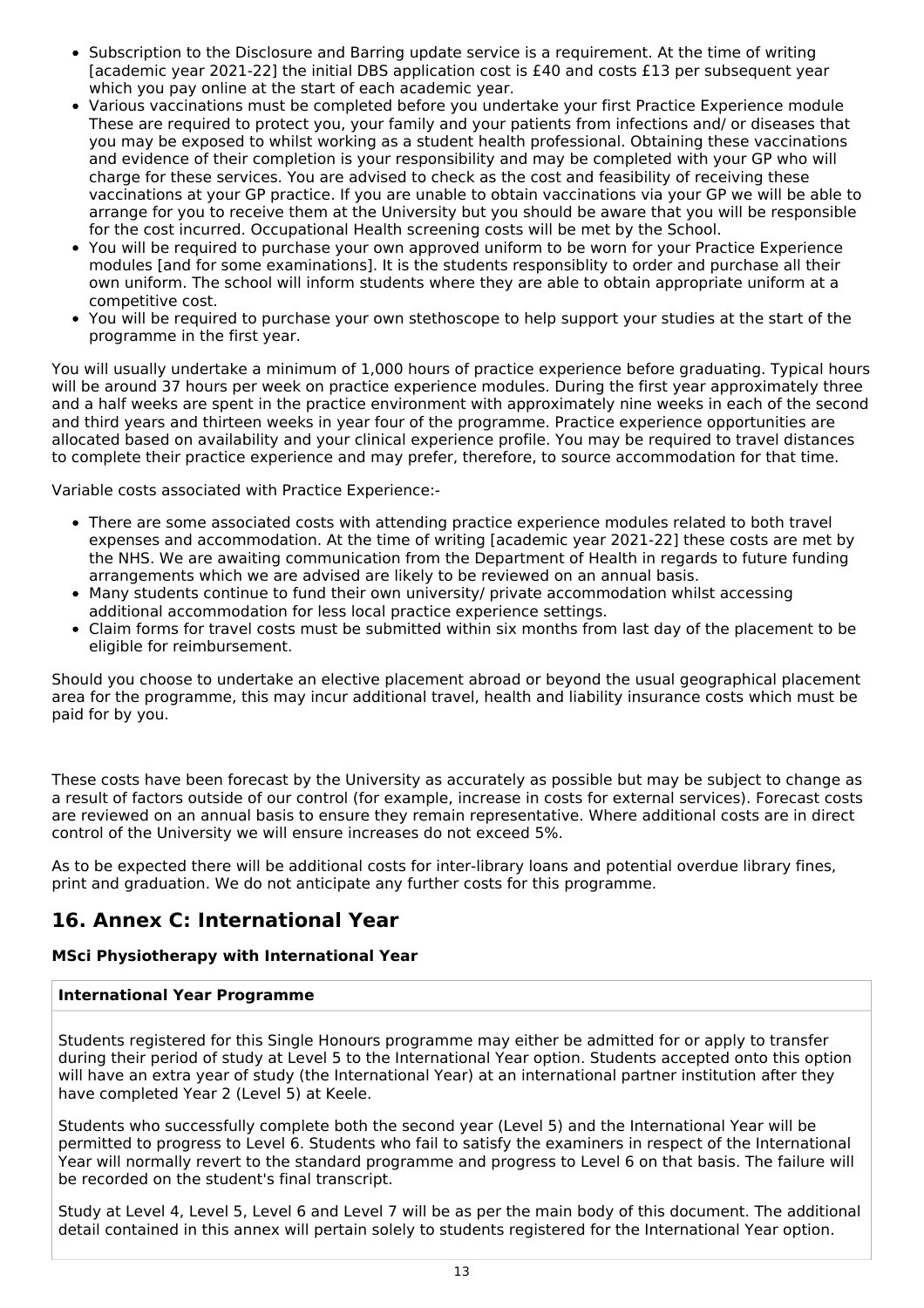#### **International Year Programme Aims**

In addition to the programme aims specified in the main body of this document, the international year programme of study aims to provide students with:

- 1. Personal development as a student and a researcher with an appreciation of the international dimension of their subject
- 2. Experience of a different culture, academically, professionally and socially

#### **Entry Requirements for the International Year**

Students may apply to the 4-year programme during Level 5. Admission to the International Year is subject to successful application, interview and references from appropriate staff.

The criteria to be applied are:

- Academic Performance (an average of 55% across all modules at Level 5 is required. Students with up to 15 credits of re-assessment who meet the 55% requirement may progress to the International Year. Where no Semester 1 marks have been awarded performance in 1st year marks and ongoing 2nd year assessments are taken into account)
- General Aptitude (to be demonstrated by application for study abroad, interview during the 2nd semester of year 2 (Level 5), and by recommendation of the student's personal tutor, 1st and 2nd year tutors and programme director)

Students may not register for both an International Year and a Placement Year.

#### **Student Support**

Students will be supported whilst on the International Year via the following methods:

- Phone or Skype conversations with Study Abroad tutor, in line with recommended Personal Tutoring meeting points.
- Support from the University's Global Education Team

#### **Learning Outcomes**

In addition to the learning outcomes specified in the main text of the Programme Specification, students who complete a Keele undergraduate programme with International Year will be able to:

- 1. Describe, discuss and reflect upon the cultural and international differences and similarities of different learning environments.
- 2. Discuss the benefits and challenges of global citizenship and internationalisation.
- 3. Explain how their perspective on their academic discipline has been influenced by locating it within an international setting.
- 4. Design, plan and document a reflective diary systematically summarising the differences in education and healthcare systems (with particular reference to physiotherapy services) between the UK and the country of study.
- 5. Critically reflect on the data collected within the reflective diary.
- 6. Prioritise and synthesise the data to create a summative portfolio critically reflecting on their experiences studying at an international partner institution with reference to how this experience may impact upon future career choices.

In addition, students who complete the International Year will be able to:

These learning outcomes will all be assessed by the submission of a satisfactory individual learning agreement, the successful completion of assessments at the partner institution and the submission of the reflective portfolio element of the international year module.

#### **Regulations**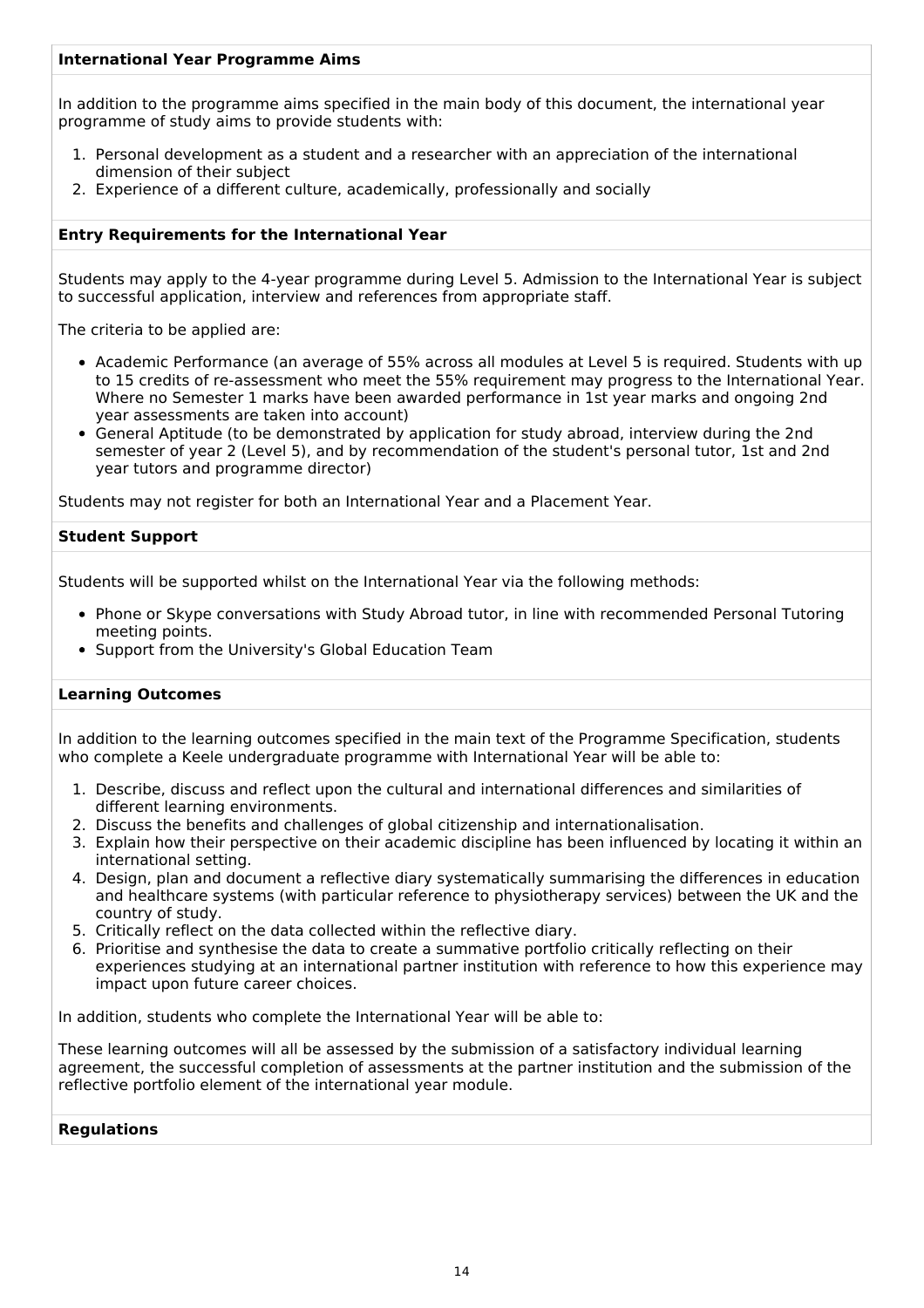Students registered for the International Year are subject to the programme-specific regulations (if any) and the University regulations. In addition, during the International Year, the following regulations will apply:

Students undertaking the International Year must complete 120 credits, which must comprise at least 40% in the student's discipline area.

This may impact on your choice of modules to study, for example you will have to choose certain modules to ensure you have the discipline specific credits required.

Students are barred from studying any module with significant overlap to the Level 6 modules they will study on their return. Significant overlap with Level 5 modules previously studied should also be avoided.

#### **Additional costs for the International Year**

Tuition fees for students on the International Year will be charged at 15% of the annual tuition fees for that year of study, as set out in Section 1. The International Year can be included in your Student Finance allocation, to find out more about your personal eligibility see: [www.gov.uk](http://www.gov.uk/)

Students will have to bear the costs of travelling to and from their destination university, accommodation, food and personal costs. Depending on the destination they are studying at additional costs may include visas, study permits, residence permits, and compulsory health checks. Students should expect the total costs of studying abroad be greater than if they study in the UK, information is made available from the Global Education Team throughout the process, as costs will vary depending on destination.

Students who meet external eligibility criteria may be eligible for grants as part of this programme. Students studying outside of this programme may be eligible income dependent bursaries at Keele.

Students travel on a comprehensive Keele University insurance plan, for which there are currently no additional charges. Some Governments and/or universities require additional compulsory health coverage plans; costs for this will be advised during the application process.

### **17. Annex D: Programme-specific regulations**

### **Programme Regulations: MSci Physiotherapy**

| <b>Final Award and Award Titles</b> | MSci Physiotherapy<br>MSci Physiotherapy with International Year                                            |
|-------------------------------------|-------------------------------------------------------------------------------------------------------------|
| <b>Intermediate Award(s)</b>        | BSc (Hons) Health and Rehabilitation<br>DipHE Health and Rehabilitation<br>CertHE Health and Rehabilitation |
| <b>Last modified</b>                | January 2022                                                                                                |
| <b>Programme Specification</b>      | https://www.keele.ac.uk/ga/programmespecifications                                                          |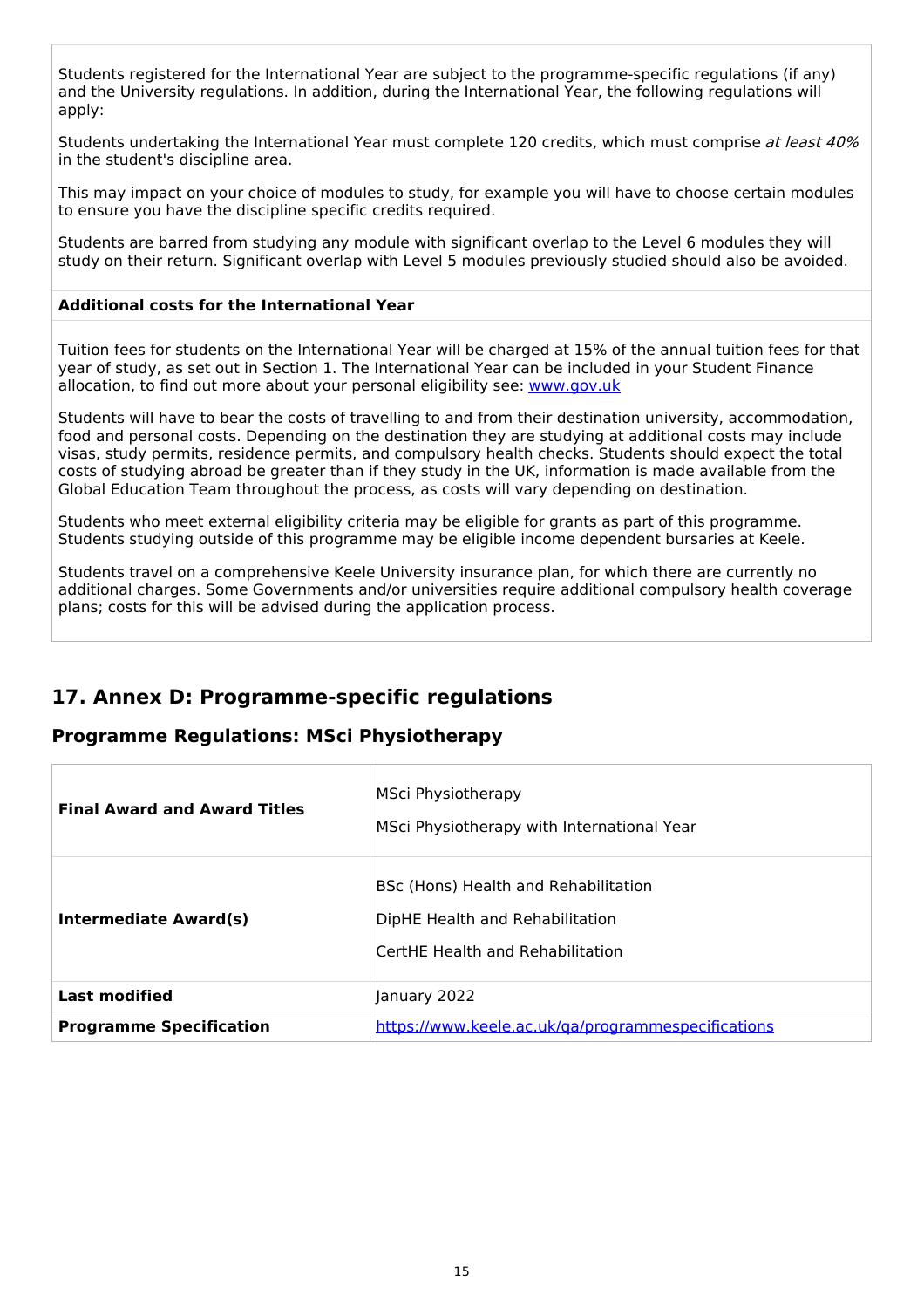The University's Academic Regulations which can be found on the Keele University website [\(https://www.keele.ac.uk/regulations/](https://www.keele.ac.uk/regulations/)[\)\[1\]](https://scims-api.keele.ac.uk/#_ftn1) apply to and regulate the programme, other than in instances where the specific programme regulations listed below over-ride them. These programme regulations list:

- **Exemptions which are characterised by the omission of the relevant regulation.**
- Variations which are characterised by the replacement of part of the regulation with alternative wording.
- Additional Requirements which set out what additional rules that apply to students in relation to this programme.

The following **exemptions, variations** and **additional requirements** to the University regulations have been checked by Academic Services and have been approved by the Faculty Education Committee.

#### **A) EXEMPTIONS**

The clause(s) listed below describe where an exemption from the University's Academic Regulations exists:

For the whole duration of their studies, students on this Programme are exempt from the following regulations:

#### **No exemptions apply.**

#### **B) VARIATIONS**

The clause(s) listed below describe where a variation from the University's Academic Regulations exists:

#### **Variation 1: No variations apply**

#### **Additional Requirements**

The programme requirements listed below are in addition to the University's Academic Regulations:

#### **Additional requirement 1: Entry requirements**

There are specific requirements with regard to health screening and disclosure and barring service requirements. Occupational health screening and Disclosure and Barring Service details are subject to modification via external agencies, as such, the School will supply prospective students with relevant detail upon request.

#### **Additional requirement 2: Attendance Requirements**

Attendance at **ALL** components of the MSci Physiotherapy programme is compulsory. Designated module leaders may issue permission in writing for attendance in specified cases to be optional. As physiotherapy is a professional programme, and students are expected to demonstrate appropriately responsible behaviour at all times, students who do not comply with this attendance regulation may be subject to University disciplinary procedures and/or Health and Conduct/Fitness to Practice procedures.

#### **Additional requirement 3: Module Assessment**

The Chartered Society of Physiotherapy and the Health and Care Professions Council require that academic regulations for the approved MSci Physiotherapy programme are appropriate. As such they may be more stringent than University norms in some areas in order to ensure safe and effective physiotherapy practice.

Assessment exemptions are not normally permitted.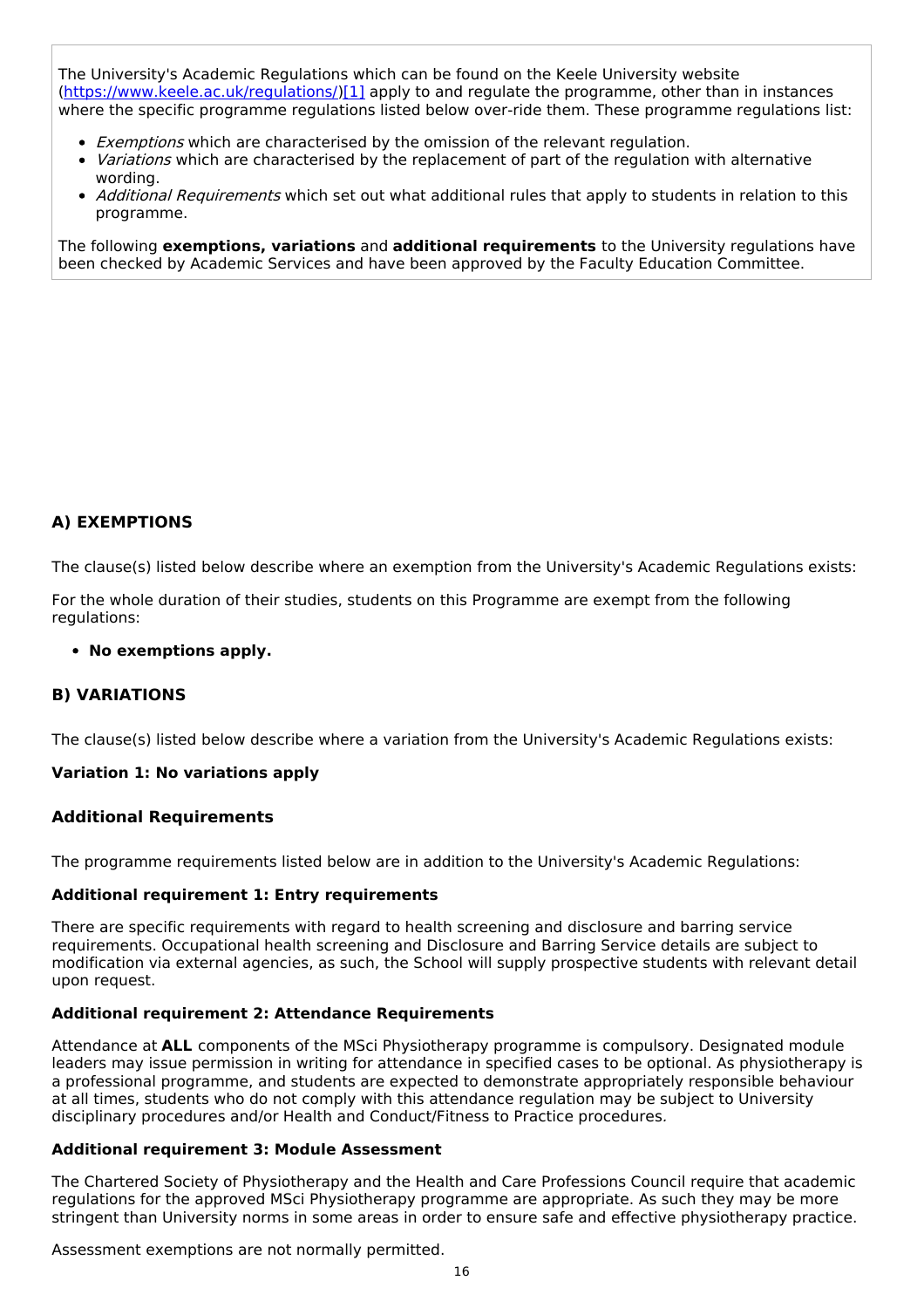In order to progress students are normally required to pass the required assessment for all modules. The following statements relating to assessment practice are recommended by the Chartered Society of Physiotherapy:

- Condonement of failure is not normally permitted.
- Condonement or compensation of failure is **not** permitted in the practice experience modules of the programme.
- Condonement or compensation of failure is **not** permitted within modules which are related to practical skills.

Students must comply with the submission requirements documented in the current MSci Physiotherapy student handbook.

Submission of health related exceptional circumstances for consideration at three or more examination boards will normally require the student to be referred for assessment to the Occupational Health Service and/or School Health and Conduct Committee.

#### **Additional requirement 4: Progression**

Assessment exemptions are not normally permitted.

In order to progress students are normally required to pass the required assessment for all modules. Across all levels of the programme students will normally be allowed one reassessment attempt following initial assessment failure. It should be noted that exceptions apply in respect of practice experience modules at levels five, six and seven. Failure, on reassessment normally results in the student being required to withdraw from the programme.

In order to undertake any/all practice experience (placement) modules the student must normally have passed the relevant campus based module(s) underpinning each placement prior to its start.

In order to be eligible to be assessed for a practice experience module, students must normally complete a minimum 80% of the anticipated practice education module hours in a placement area.

Across levels five to seven inclusive only one practice experience module may be reassessed following initial failure. Failure, of a subsequent practice experience module will normally result in the student being required to withdraw from the programme.

In the event of failure of a practice experience module, the required time needed to successfully achieve the outstanding intended learning outcomes will be negotiated and agreed between the Practice Education Lead (or their appointed designate) and the Practice Educator. The required duration will be informed by relevant student and practice needs and determined on a case by case basis.

All students must comply with School Health and Safety Guidelines contained within the MSci Physiotherapy student handbook.

#### **Additional requirement 5: Awards**

Programme awards are made under Keele University Regulations.

The MSci Physiotherapy is approved by the Health and Care Professions Council (HCPC) and *Physiotherapist* is a protected title. The programme is also approved by the Chartered Society of Physiotherapy (CSP).

Students who have successfully completed all assessments (including a minimum of one thousand [1000] hours of practice experience) and so have obtained full credits for the programme, will be awarded an MSci Physiotherapy. These graduates will then be eligible to apply to register with the Health and Care Professions Council, a prerequisite for employment as a Physiotherapist in the UK. Graduates will also be eligible for full membership of the Chartered Society of Physiotherapy.

Students who have successfully completed all assessments at FHEQ levels four to six and accrued 360 credits but are unable to progress to level seven will be eligible for a BSc (Hons) classified degree. Such students will not have achieved the level for progression to level seven nor will they have accrued 1000 hours practice experience; as such the award will not include the term 'Physiotherapy'. Candidates who obtain an interim award of this type will not be eligible for registration with the Health and Care Professions Council or membership of the Chartered Society of Physiotherapy. The title of any such award will be BSc (Hons) 'Health and Rehabilitation'

A candidate who fails to attain the standard required for the award of MSci Physiotherapy degree but is entitled to an intermediate award or pass degree will not be eligible for membership of the Chartered Society of Physiotherapy or for registration with the Health and Care Professions Council. The title of any such award will include the title 'Health and Rehabilitation'